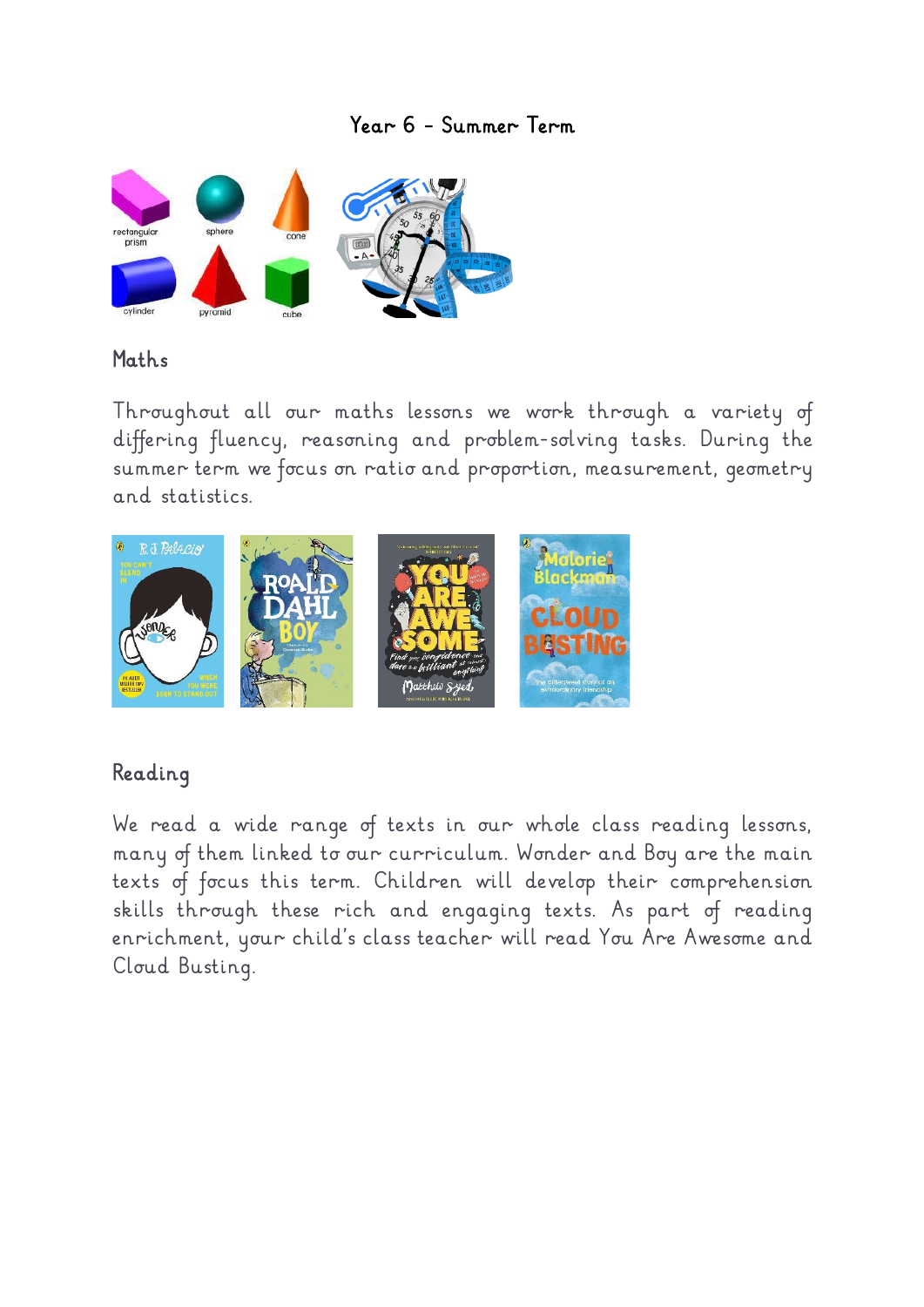

## *Writing*

*During this term we will use the texts The Island, Wonder and The Boy, the Mole, the Fox and the Horse. We start with diary entries from a range of perspectives, before looking at writing throughout the year and giving children an opportunity to edit and upskill their favourite pieces to create a personal portfolio for secondary school. We conclude the term with children creating their own inspiring picture book based on the uplifting and motivational book from Charlie Mackesy.* 



#### *Science*

*Our science during the spring term focuses on evolution and living things and their habitats. Children will be taught to recognise that living things have changed over time and that fossils provide information about living things that inhabited the Earth millions of years ago. We conclude the term by creating identification charts of plant and animal habitats.*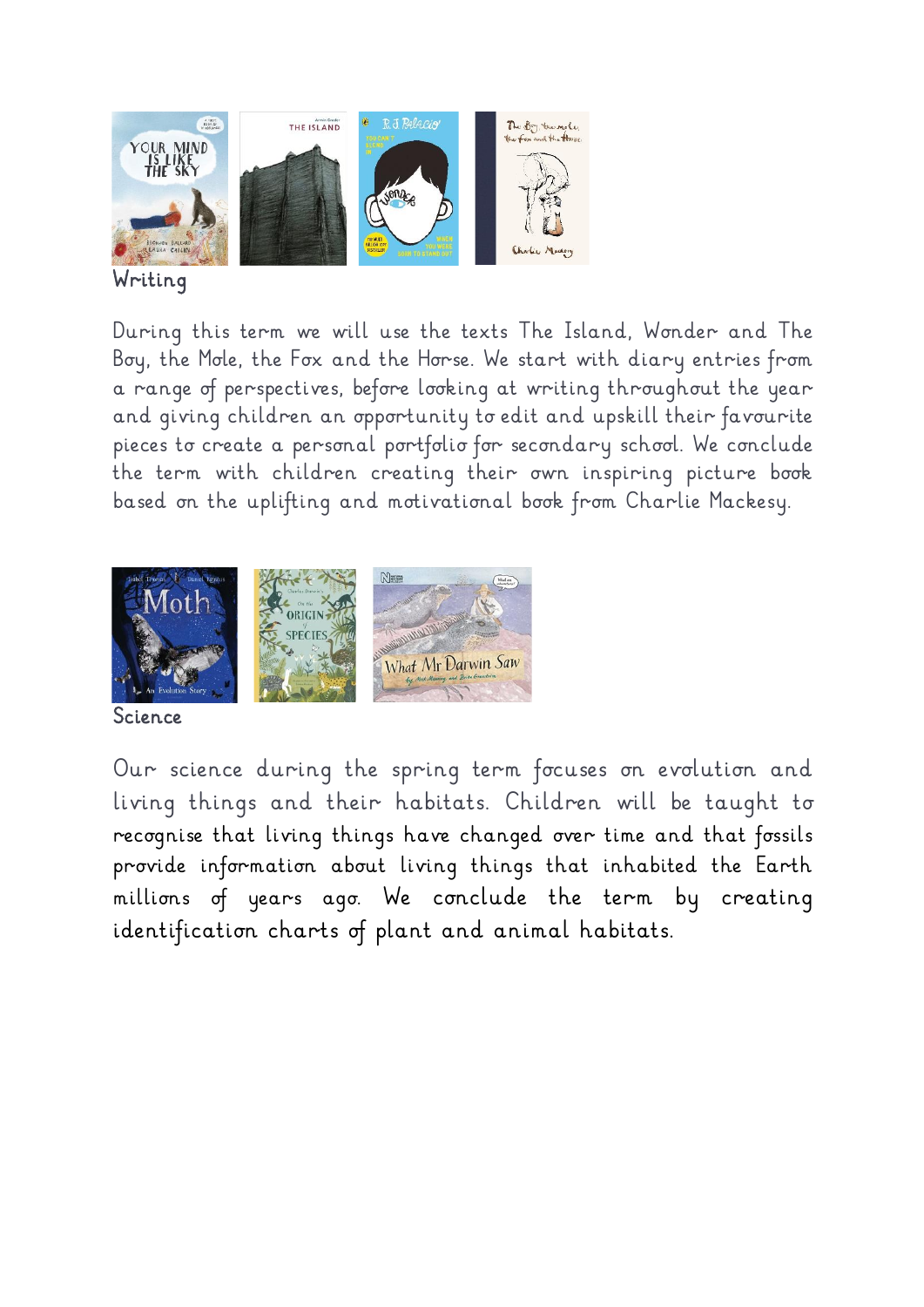

# *P.E.*

*We begin the term with tag rugby and cricket. Children will then move onto athletics in preparation for sports day.* 



*Geography* 

*Children will explore the local area using an Ordnance Survey. We will also use satellite imagery to look at a number of different geographical locations and environments.*



#### *Art*

In art we explore surrealism and pop art. Children will have the *opportunity to create a representational piece of surrealist art and use a photo of themselves to create their own pop art portrait.*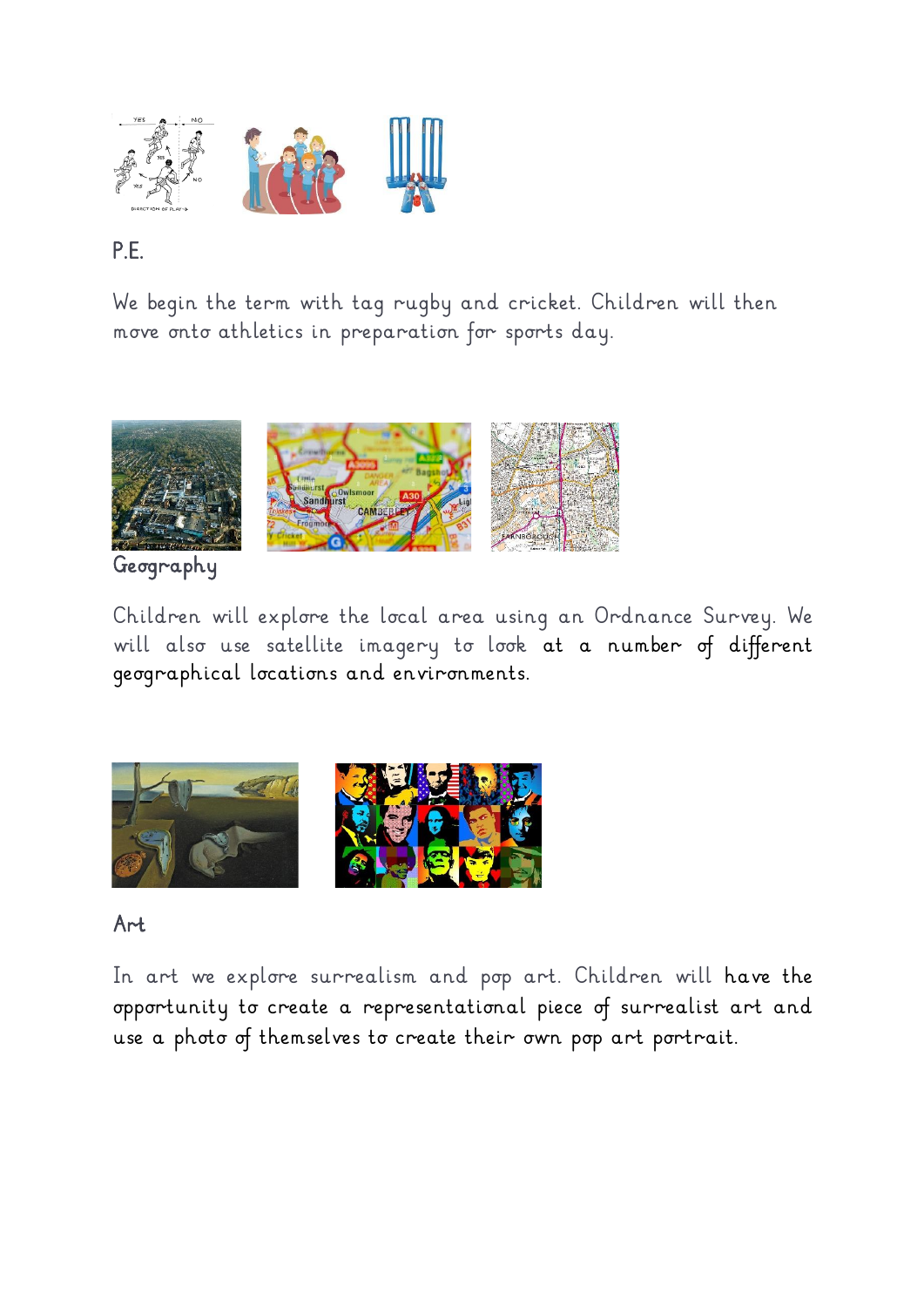

## *Computing*

*Children will have the opportunity to use iPads and iMovie to script, record and edit their own silent movie.* 



*In RE we discuss how the five pillars of Islam help Muslims live a good life. We conclude the term with a reflection on we can live together in one world.* 



# *Learning for Life*

In Learning for Life we will be focusing on relationships. This is a *very varied topic but essential to how we interact with those around us! We will be learning about what how to deal with the demands of different aspects of relationships with those around us and most importantly with ourselves. We will continue to look at mental health and the best way to develop health relationships. We will also be developing strategies to deal with loss and good ways to keep us safe online!*